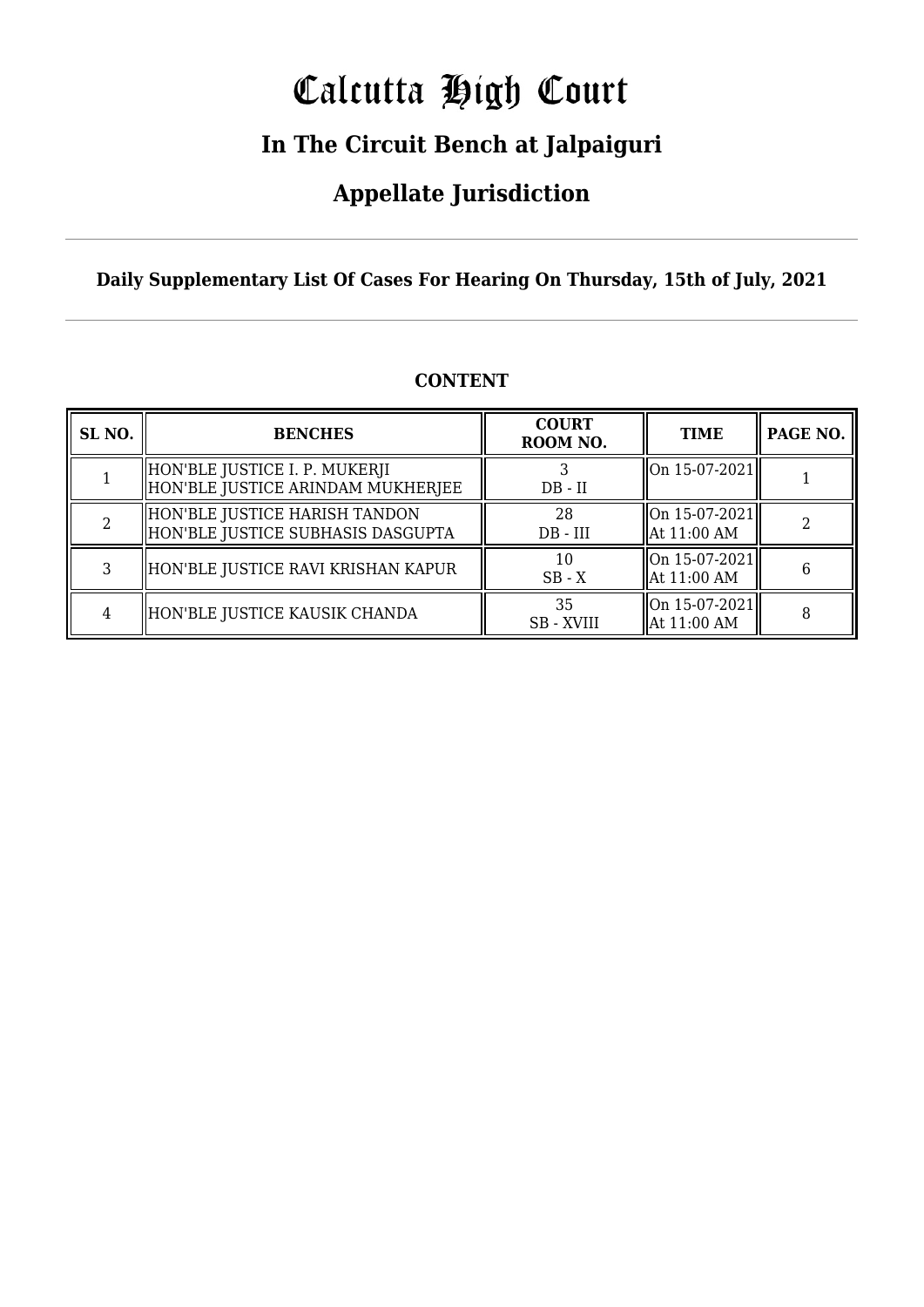

**DAILY CAUSELIST For Thursday The 15th July 2021**

**COURT NO. 3 DIVISION BENCH (DB - II)**

**HON'BLE JUSTICE I. P. MUKERJI HON'BLE JUSTICE ARINDAM MUKHERJEE (VIA VIDEO CONFERENCE)**

**FROM PRINCIPAL BENCH**

#### **AFTER THE LARGER BENCH**

#### **FOR ADMISSION**

1 SAT/12/2021 BIRENDRA NATH BISWAS

VS SIMA DEY AND ANR MUKUNDA LAL SARKAR

IA NO: CAN/1/2021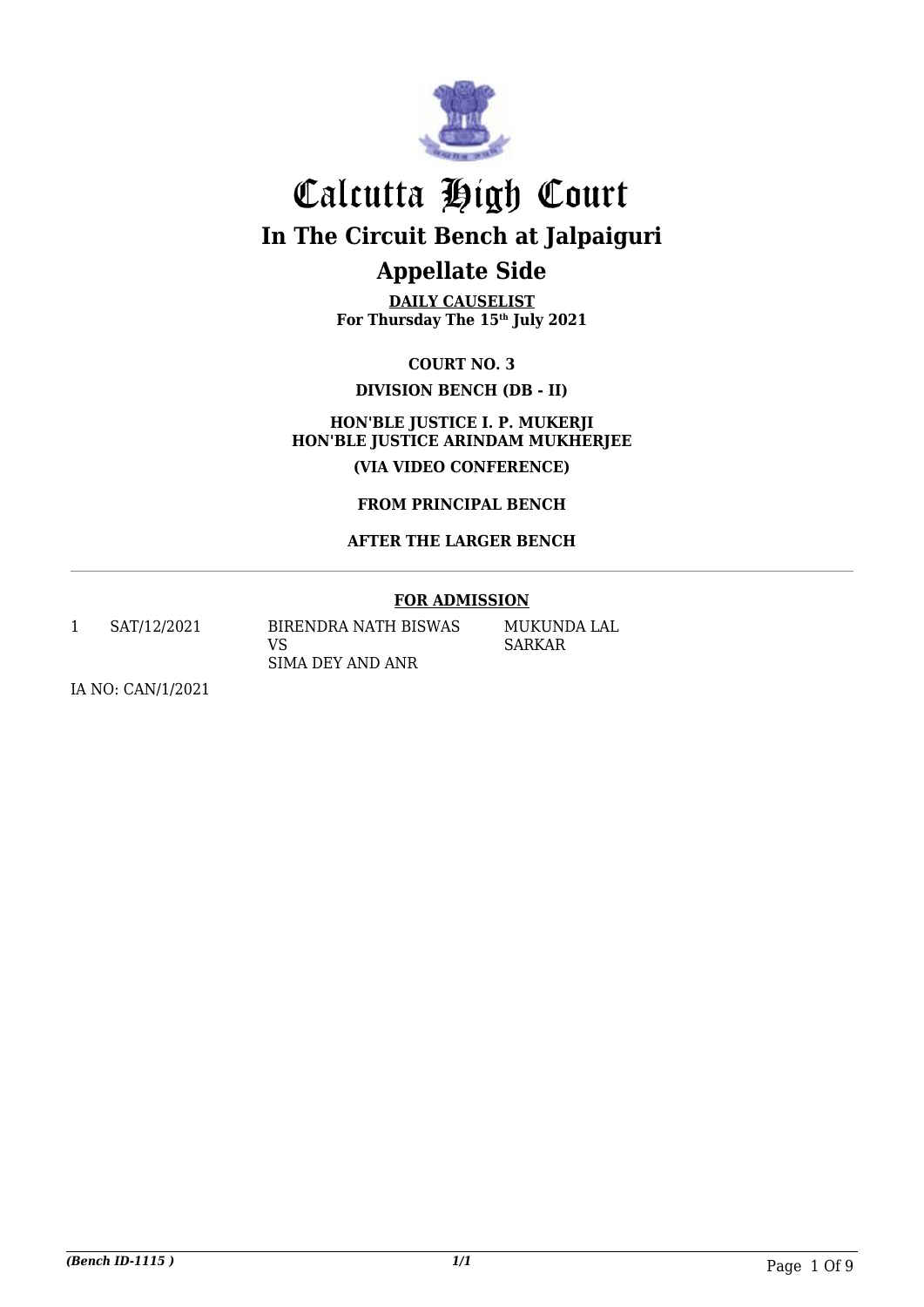

**DAILY CAUSELIST For Thursday The 15th July 2021**

**COURT NO. 28**

**DIVISION BENCH (DB - III)**

**AT 11:00 AM**

#### **HON'BLE JUSTICE HARISH TANDON HON'BLE JUSTICE SUBHASIS DASGUPTA**

**(VIA VIDEO CONFERENCE)**

#### **FROM PRINCIPAL BENCH**

#### **NOTE : IF THE PETITIONER DOES NOT APPEAR UNDER THE HEADING "FOR ORDER", THE SAME WILL BE DISMISSED**

#### **FOR ORDERS**

| 1             | CRM/650/2021       | KASIMUDDIN MD.<br>VS<br>STATE OF WEST BENGAL                                            | DEBORSHI DHAR                          |
|---------------|--------------------|-----------------------------------------------------------------------------------------|----------------------------------------|
| $\mathcal{L}$ | CRM/651/2021       | <b>SANTOSH BARMAN</b><br>VS<br>STATE OF WEST BENGAL                                     | DEBORSHI DHAR                          |
| 3             | CRM/655/2021       | NARATTAM MANDAL<br>VS<br><b>STATE OF WEST BENGAL</b>                                    | DEBORSHI DHAR                          |
|               |                    | <b>APPLICATION FOR ANTICIPATORY BAIL</b>                                                |                                        |
| 4             | CRM/405/2021       | SURABHI JAIN AND ORS<br><b>VS</b><br>THE STATE OF WEST<br>BENGAL                        | SIDHI SETHIA                           |
|               | IA NO: CRAN/1/2021 |                                                                                         |                                        |
| 5             | CRM/626/2021       | DILIP SARKAR<br><b>VS</b><br>THE STATE OF WEST<br><b>BENGAL</b>                         | JAYDEEP KANTA<br><b>BHOWMIK</b>        |
| 6             | CRM/664/2021       | MD. ANWARUL SHEIKH<br><b>AND ORS</b><br><b>VS</b><br>THE STATE OF WEST<br><b>BENGAL</b> | <b>JAYDEEP KANTA</b><br><b>BHOWMIK</b> |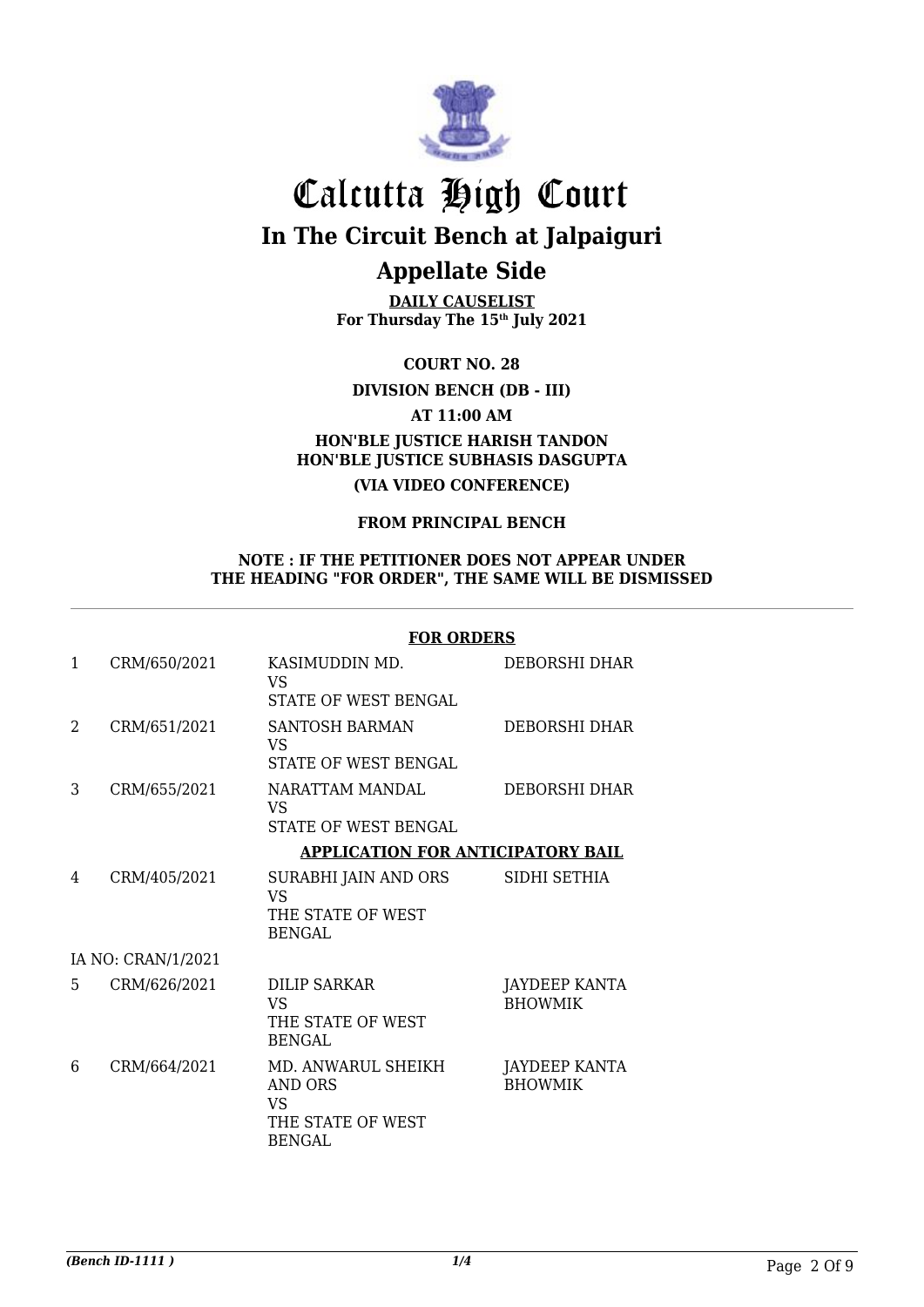| 7  | CRM/665/2021 | <b>BAPPA SARKAR AND ANR</b><br><b>VS</b><br>THE STATE OF WEST<br><b>BENGAL</b>                                                     | <b>JAYDEEP KANTA</b><br><b>BHOWMIK</b> |
|----|--------------|------------------------------------------------------------------------------------------------------------------------------------|----------------------------------------|
| 8  | CRM/666/2021 | <b>MANJAN ROY</b><br><b>VS</b><br>THE STATE OF WEST<br><b>BENGAL</b>                                                               | JAYDEEP KANTA<br><b>BHOWMIK</b>        |
| 9  | CRM/667/2021 | DEOLAL SAH @ DEOLAL<br><b>SHA</b><br><b>VS</b><br>THE STATE OF WEST<br><b>BENGAL</b>                                               | <b>JAYDEEP KANTA</b><br><b>BHOWMIK</b> |
| 10 | CRM/668/2021 | ICHAN ROY @ ECHAN ROY<br><b>AND ORS</b><br><b>VS</b><br>THE STATE OF WEST<br><b>BENGAL</b>                                         | JAYDEEP KANTA<br><b>BHOWMIK</b>        |
| 11 | CRM/672/2021 | <b>AJAY SARKAR</b><br><b>VS</b><br>THE STATE OF WEST<br><b>BENGAL</b>                                                              | DEBAJIT KUNDU                          |
| 12 | CRM/677/2021 | PRASENJIT ROY @ HANG<br><b>VS</b><br>STATE OF WEST BENGAL<br>AND ORS.                                                              | <b>PRAVAS</b><br><b>BHATTACHARYA</b>   |
| 13 | CRM/678/2021 | PREM BISWAKARMA<br><b>VS</b><br>THE STATE OF WEST<br><b>BENGAL</b>                                                                 | MADHUSHRI DUTTA                        |
| 14 | CRM/679/2021 | <b>FIDOUS ALIAS FIRDUS</b><br><b>ISLAM ALIAS FIRDOUS</b><br><b>ALIAS FIRDOUS ISLAM</b><br>VS<br>THE STATE OF WEST<br><b>BENGAL</b> | DEBORSHI DHAR                          |
| 15 | CRM/685/2021 | NABI HOSSAIN MIYA @<br><b>NAYAN AND ORS</b><br><b>VS</b><br>THE STATE OF WEST<br><b>BENGAL</b>                                     | <b>SUDIP GUHA</b>                      |
| 16 | CRM/686/2021 | SAHIDAR RAHAMAN @<br>SAHIDAR ALI AND ANR<br><b>VS</b><br>THE STATE OF WEST<br><b>BENGAL</b>                                        | <b>SUDIP GUHA</b>                      |
| 17 | CRM/687/2021 | ABHIJIT DAS @ BISWAJIT<br><b>VS</b><br>THE STATE OF WEST<br><b>BENGAL</b>                                                          | HILLOL SAHA<br><b>PODDER</b>           |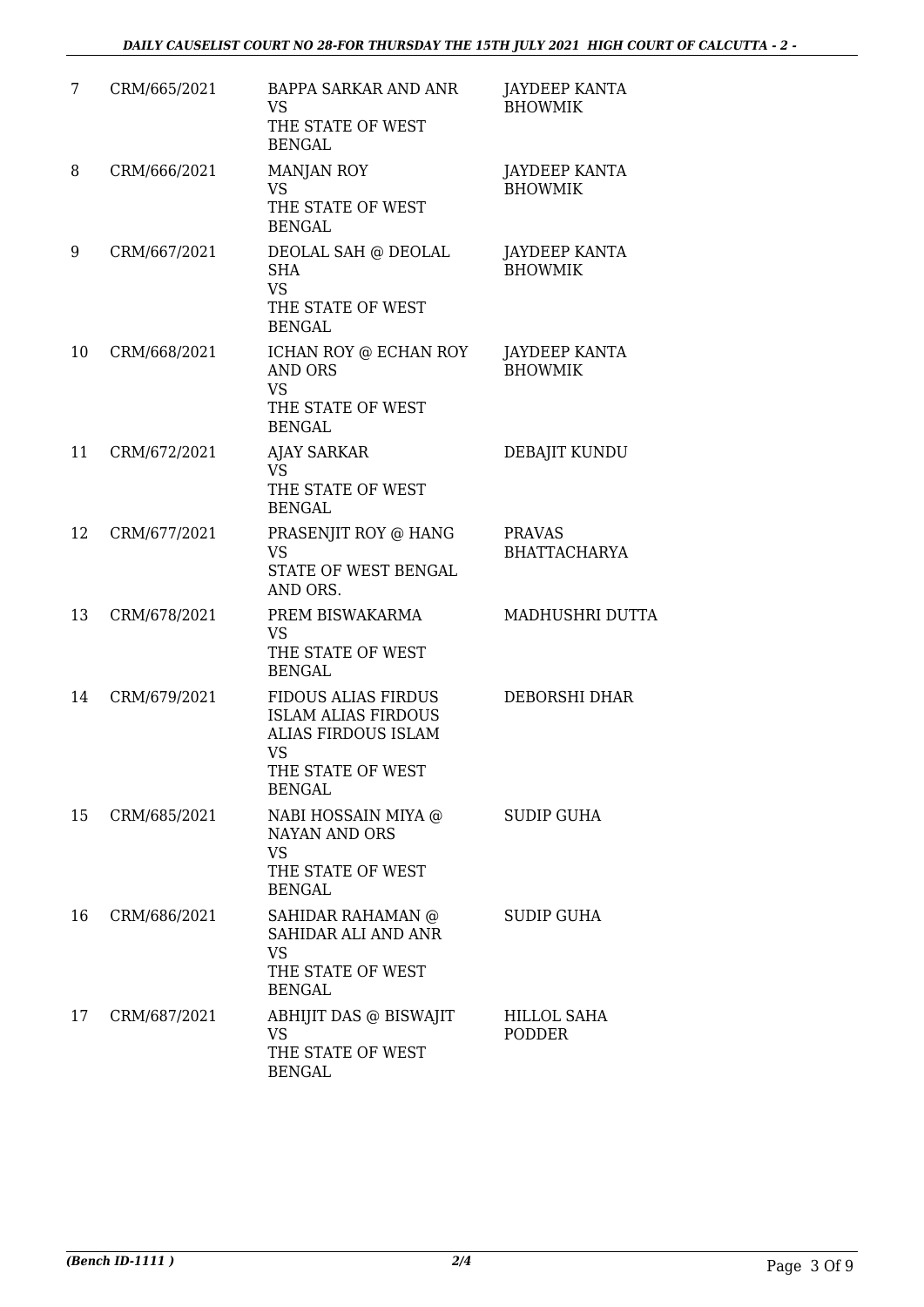| 18 | CRM/692/2021       | TAPASH SARKAR @ TAPAS<br><b>SARKAR</b><br><b>VS</b><br>THE STATE OF WEST<br><b>BENGAL</b>                               | <b>SUDIP GUHA</b>                      |
|----|--------------------|-------------------------------------------------------------------------------------------------------------------------|----------------------------------------|
| 19 | CRM/700/2021       | <b>GOVINDA SARKAR @</b><br><b>GOVINDA KIRTANIA AND</b><br><b>ORS</b><br><b>VS</b><br>THE STATE OF WEST<br><b>BENGAL</b> | <b>JAYDEEP KANTA</b><br><b>BHOWMIK</b> |
| 20 | CRM/707/2021       | MAJINUR RAHAMAN AND<br><b>ORS</b><br><b>VS</b><br>THE STATE OF WEST<br><b>BENGAL</b>                                    | SUBHASISH MISRA                        |
| 21 | CRM/710/2021       | SURANJIT SARKAR<br><b>VS</b><br>State of West Bengal                                                                    | KUSHAL KUMAR<br><b>MUKHERJEE</b>       |
| 22 | CRM/711/2021       | KIRAN CHANDRA HALDAR<br>@ KIRAN HALDAR<br><b>VS</b><br>State of West Bengal                                             | <b>SHAHAN SHAH</b>                     |
| 23 | CRM/713/2021       | BIRAJ CHANDRA PAUL<br><b>VS</b><br>State of West Bengal                                                                 | <b>BAIDURYA GHOSAL</b>                 |
| 24 | CRM/720/2021       | DIPAL MUKHIA<br><b>VS</b><br>State of West Bengal                                                                       | RANJIT SINGH                           |
| 25 | CRM/724/2021       | ARJUN SARKAR<br><b>VS</b><br>State of West Bengal                                                                       | RATAN CHANDRA<br><b>ROY</b>            |
| 26 | CRM/726/2021       | AKKES ALI@AKKESH SEKH<br><b>AND ORS</b><br><b>VS</b><br>State of West Bengal                                            | RATAN CHANDRA<br>ROY                   |
| 27 | CRM/732/2021       | FULBAR SEKH@FULBAR ALI<br><b>AND ORS</b><br><b>VS</b><br>State of West Bengal                                           | RATAN CHANDRA<br><b>ROY</b>            |
|    |                    | <b>APPLICATION FOR BAIL</b>                                                                                             |                                        |
| 28 | CRM/563/2021       | <b>UJJAL SARKAR</b><br><b>VS</b><br>THE STATE OF WEST<br><b>BENGAL</b>                                                  | <b>HILLOL SAHA</b><br><b>PODDER</b>    |
|    | IA NO: CRAN/1/2021 |                                                                                                                         |                                        |
| 29 | CRM/649/2021       | ANANTA RAY<br><b>VS</b><br>THE STATE OF WEST<br><b>BENGAL</b>                                                           | SANTANU MAJI                           |
| 30 | CRM/669/2021       | MUKESH KUMAR THAKUR<br>VS<br>STATE OF WEST BENGAL                                                                       | DEBORSHI DHAR                          |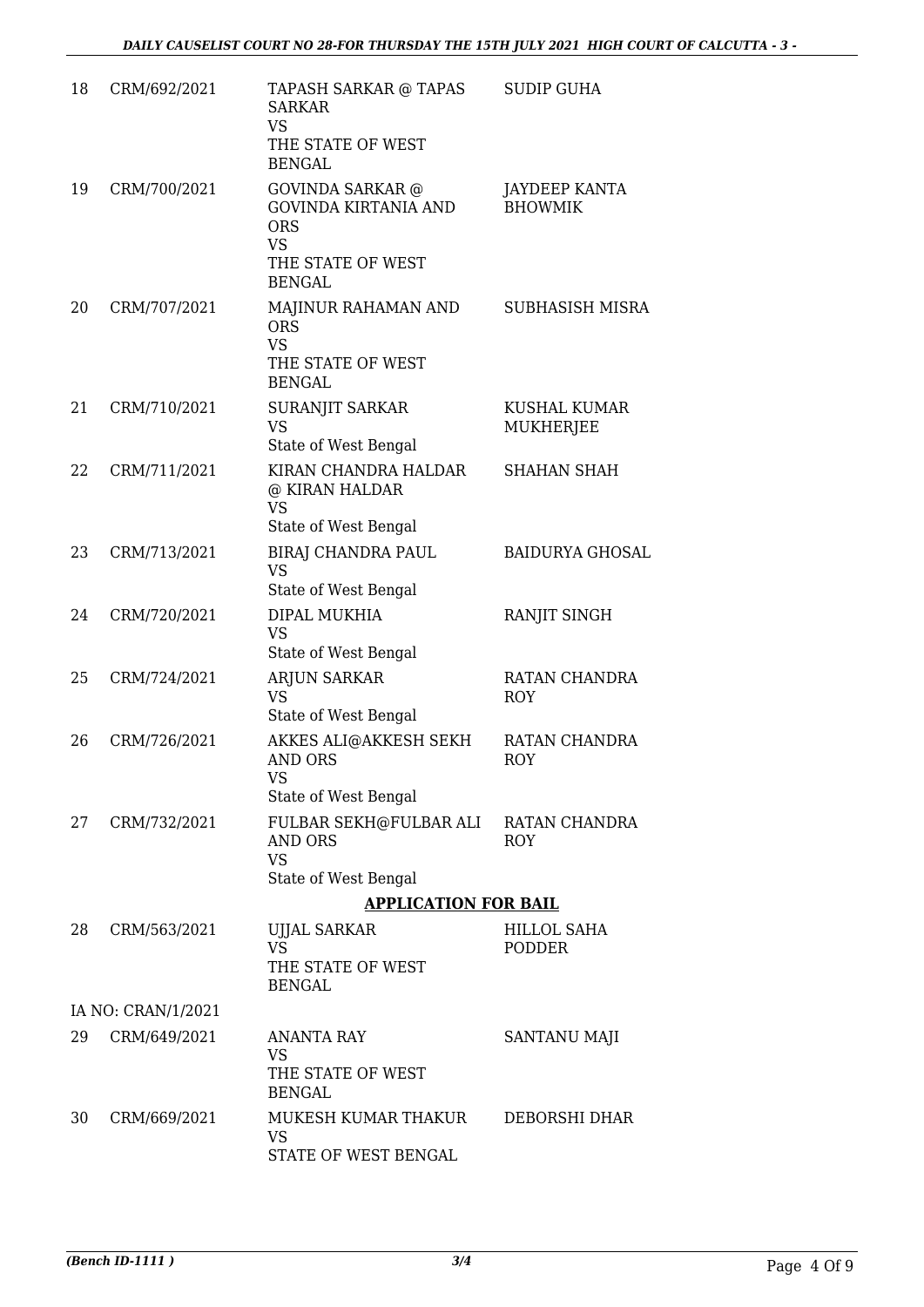| 31 | CRM/673/2021    | <b>BISHAL KUJUR</b><br><b>VS</b><br>THE STATE OF WEST<br><b>BENGAL</b>                         | <b>JAYDEEP KANTA</b><br><b>BHOWMIK</b>             |
|----|-----------------|------------------------------------------------------------------------------------------------|----------------------------------------------------|
| 32 | CRM/674/2021    | DINESH BARMAN AND ANR<br><b>VS</b><br>THE STATE OF WEST<br><b>BENGAL</b>                       | <b>SATARUDRIYA</b><br>MUKHERJEE                    |
| 33 | CRM/684/2021    | MD. NIJAMUDDIN SAYYED<br><b>VS</b><br>THE STATE OF WEST<br><b>BENGAL</b>                       | ANIRUDDHA BISWAS                                   |
| 34 | CRM/690/2021    | <b>LALAN ROY</b><br><b>VS</b><br>State of West Bengal                                          | <b>ABHIJIT GANGULY</b>                             |
| 35 | CRM/704/2021    | NAIMUL HAQUE @ ALI @<br><b>NAIMUL ISLAM</b><br><b>VS</b><br>THE STATE OF WEST<br><b>BENGAL</b> | <b>JAYDEEP KANTA</b><br><b>BHOWMIK</b>             |
| 36 | CRM/705/2021    | <b>SAHIN MIA</b><br><b>VS</b><br>THE STATE OF WEST<br><b>BENGAL</b>                            | <b>HILLOL SAHA</b><br><b>PODDER</b>                |
| 37 | CRM/706/2021    | <b>MOMINUR MIA</b><br><b>VS</b><br>THE STATE OF WEST<br><b>BENGAL</b>                          | <b>HILLOL SAHA</b><br><b>PODDER</b>                |
| 38 | CRM/723/2021    | <b>GOPI BAL</b><br><b>VS</b><br>State of West Bengal                                           | RANJIT SINGH                                       |
| 39 | CRM/725/2021    | <b>ANIK</b><br>CHAKRABORTY@BABAI<br><b>VS</b><br>State of West Bengal                          | RATAN CHANDRA<br><b>ROY</b>                        |
|    |                 | <b>APPLICATION</b>                                                                             |                                                    |
| 40 |                 | IA NO. CRAN/1/2021 BANI BANERJEE AND ORS<br><b>Vs</b>                                          | <b>HILLOL SAHA</b><br><b>PODDER</b>                |
|    | In CRM/292/2021 | THE STATE OF WEST<br><b>BENGAL</b>                                                             | <b>HILLOL SAHA</b><br><b>PODDER</b>                |
| 41 |                 | IA NO. CRAN/1/2021 AWDHESH KUMAR SINGH<br>Vs.<br>UNION OF INDIA AND ANR                        | <b>BIJAY BIKRAM DAS</b><br><b>BIJAY BIKRAM DAS</b> |
|    | In CRM/317/2021 |                                                                                                |                                                    |
| 42 |                 | IA NO. CRAN/1/2021 RAMESH MANJU BISHNOI@<br>RAMESH MANJU BISHNOY@<br>RAMESH KUMAR BISHNOI      | PRITAM ROY<br>PRITAM ROY                           |
|    | In CRM/497/2021 | Vs<br>THE STATE OF WEST<br><b>BENGAL</b>                                                       |                                                    |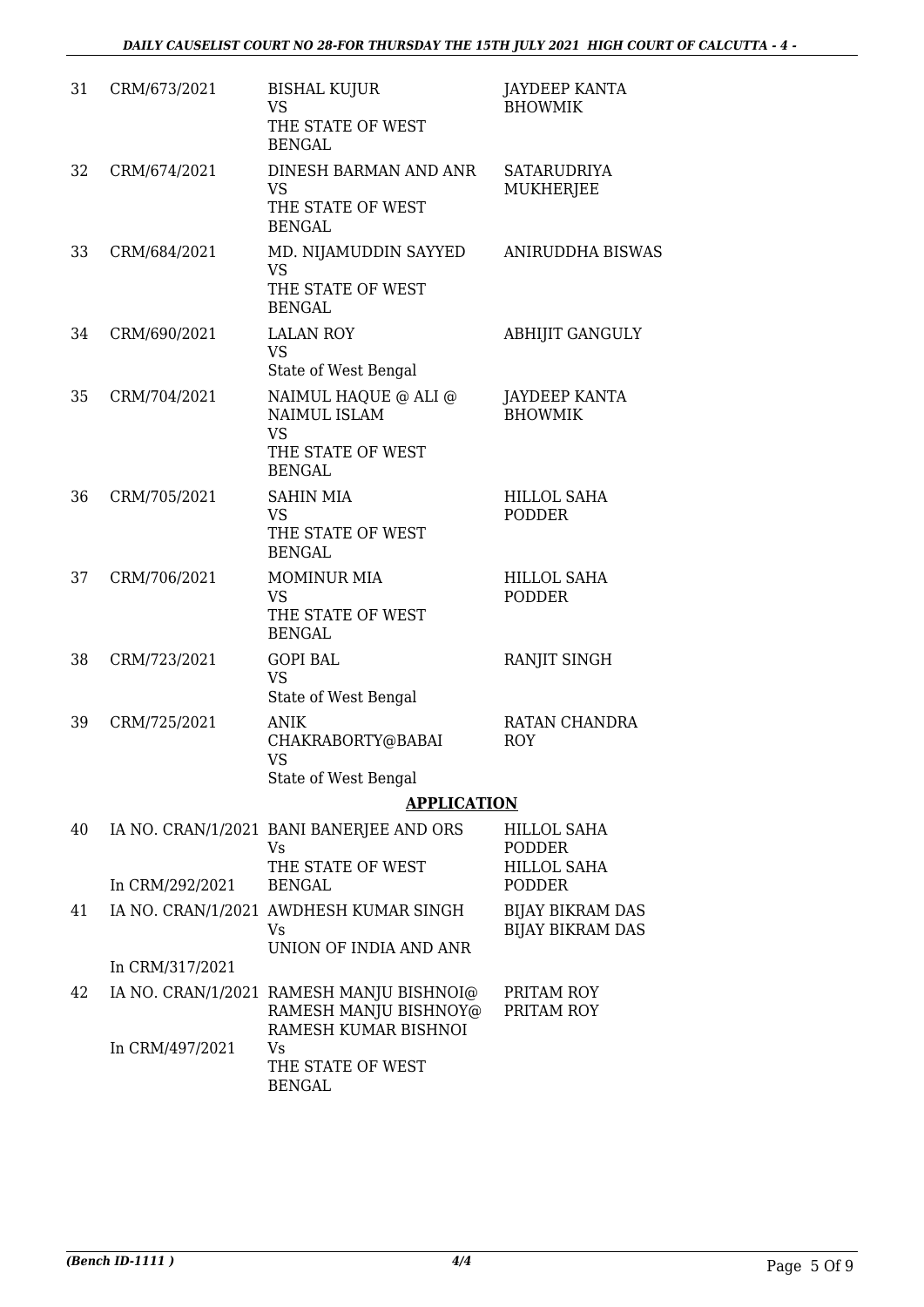

**DAILY CAUSELIST For Thursday The 15th July 2021**

**COURT NO. 10 SINGLE BENCH (SB - X) AT 11:00 AM HON'BLE JUSTICE RAVI KRISHAN KAPUR (VIA VIDEO CONFERENCE)**

#### **FROM PRINCIPAL BENCH**

#### **MOTION**

| 1  | WPA/693/2021 | KAMAL KUMAR SAHA<br><b>VS</b><br>THE STATE OF WEST<br><b>BENGAL AND ORS</b>                           | ARKAPRAVA SEN        |
|----|--------------|-------------------------------------------------------------------------------------------------------|----------------------|
| 2  | WPA/694/2021 | <b>MAA GAYATRI FRUIT</b><br><b>TRADERS</b><br><b>VS</b><br>THE STATE OF WEST<br><b>BENGAL AND ORS</b> | <b>ARKAPRAVA SEN</b> |
| 3  | WPA/695/2021 | TAPAN DEY AND ANR<br><b>VS</b><br>THE STATE OF WEST<br><b>BENGAL AND ORS</b>                          | <b>ARKAPRAVA SEN</b> |
| 4  | WPA/696/2021 | NANI GOPAL KUNDU<br><b>VS</b><br>THE STATE OF WEST<br><b>BENGAL AND ORS</b>                           | ARKAPRAVA SEN        |
| 5. | WPA/698/2021 | NAYAN TARA SAHA<br><b>VS</b><br>THE STATE OF WEST<br><b>BENGAL AND ORS</b>                            | ARKAPRAVA SEN        |
| 6  | WPA/699/2021 | JAGABANDHU SAHA<br><b>VS</b><br>THE STATE OF WEST<br><b>BENGAL AND ORS</b>                            | <b>ARKAPRAVA SEN</b> |
| 7  | WPA/700/2021 | AJOY KUMAR YADAV<br><b>VS</b><br>THE STATE OF WEST<br><b>BENGAL AND ORS</b>                           | ARKAPRAVA SEN        |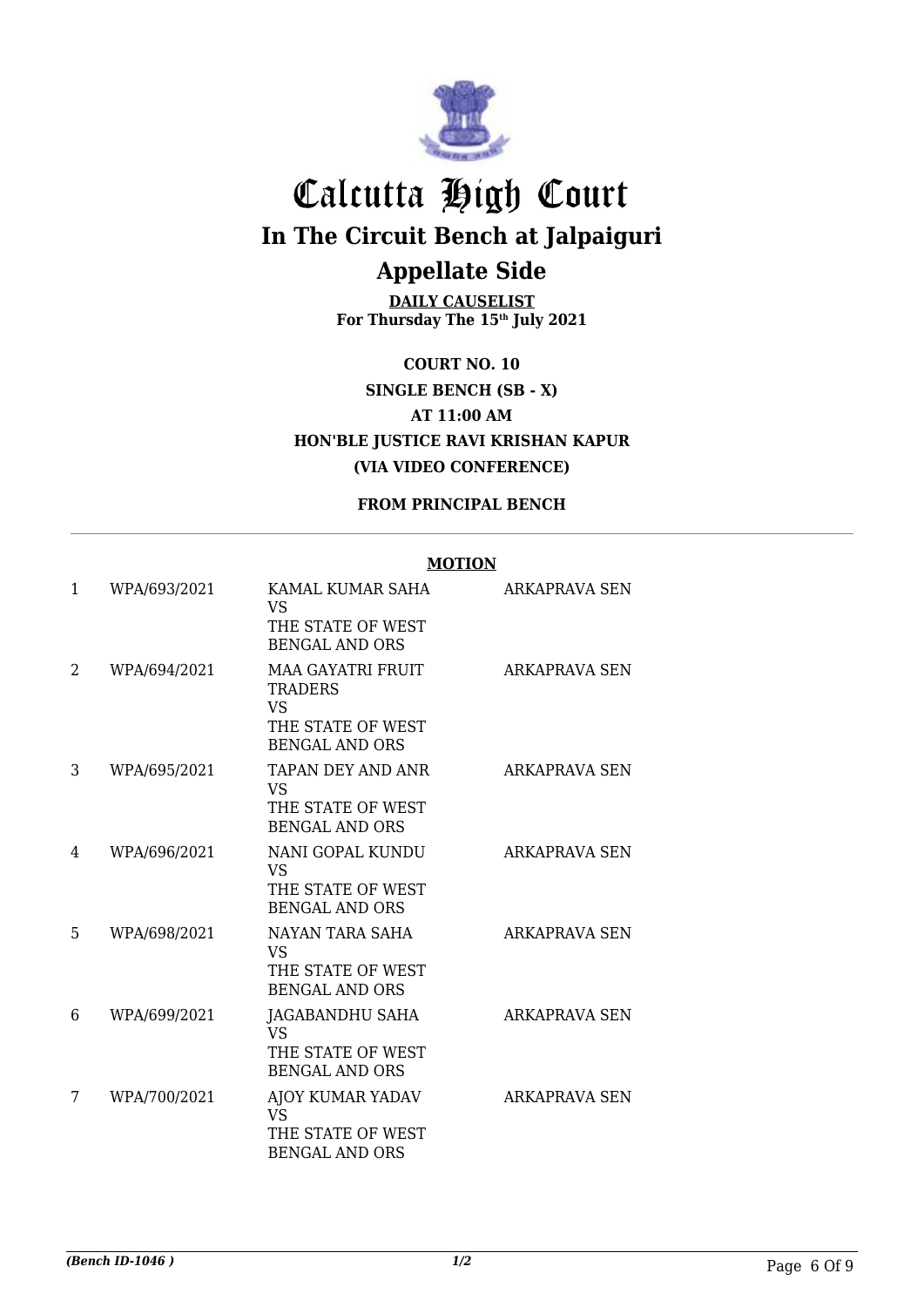| 8  | WPA/701/2021 | TAPAN SAHA AND ANR<br>VS<br>THE STATE OF WEST<br><b>BENGAL AND ORS</b>               | ARKAPRAVA SEN        |
|----|--------------|--------------------------------------------------------------------------------------|----------------------|
| 9  | WPA/718/2021 | <b>SHANKAR SAHA</b><br><b>VS</b><br>THE STATE OF WEST<br><b>BENGAL AND ORS</b>       | ARKAPRAVA SEN        |
| 10 | WPA/719/2021 | MIRA SAHA<br><b>VS</b><br>THE STATE OF WEST<br><b>BENGAL AND ORS</b>                 | ARKAPRAVA SEN        |
| 11 | WPA/720/2021 | RINA DEY<br><b>VS</b><br>THE STATE OF WEST<br><b>BENGAL AND ORS</b>                  | <b>ARKAPRAVA SEN</b> |
| 12 | WPA/721/2021 | <b>SHYAM SUNDAR KUNDU</b><br><b>VS</b><br>THE STATE OF WEST<br><b>BENGAL AND ORS</b> | <b>ARKAPRAVA SEN</b> |
| 13 | WPA/722/2021 | <b>CHOBI SAHA</b><br><b>VS</b><br>THE STATE OF WEST<br><b>BENGAL AND ORS</b>         | <b>ARKAPRAVA SEN</b> |
| 14 | WPA/723/2021 | SRI VIJAY KUMAR ROY<br><b>VS</b><br>THE STATE OF WEST<br><b>BENGAL AND ORS</b>       | <b>ARKAPRAVA SEN</b> |
| 15 | WPA/724/2021 | <b>SRI CHINMOY DAS</b><br><b>VS</b><br>THE STATE OF WEST<br><b>BENGAL AND ORS</b>    | ARKAPRAVA SEN        |
| 16 | WPA/725/2021 | CHANDAN GHOSH AND<br>ANR<br><b>VS</b><br>THE STATE OF WEST<br><b>BENGAL AND ORS</b>  | <b>ARKAPRAVA SEN</b> |
| 17 | WPA/736/2021 | <b>SRI ARKA GHOSH</b><br>VS<br>THE STATE OF WEST<br><b>BENGAL AND ORS</b>            | MR. ARKAPRAVA SEN    |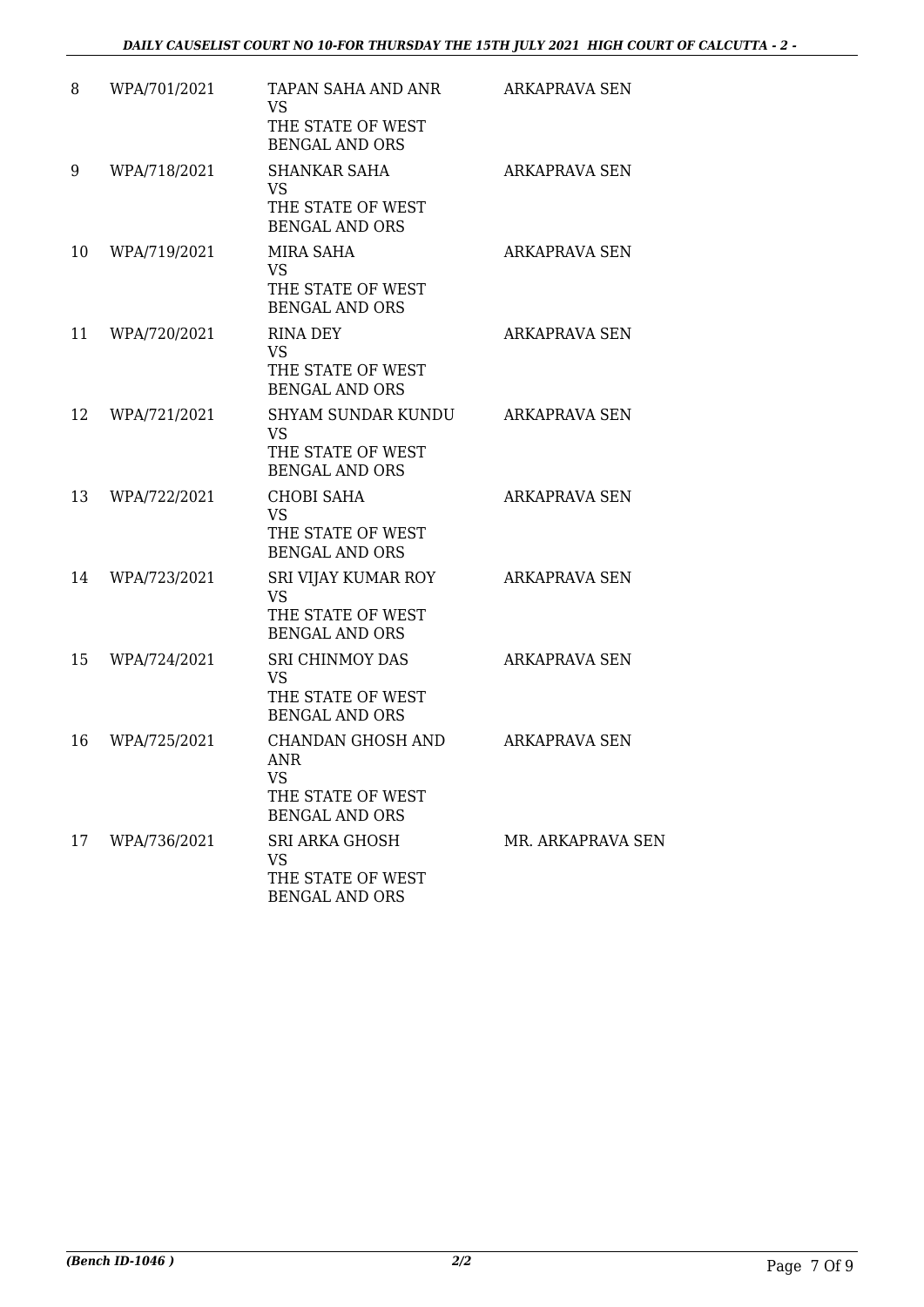

**DAILY CAUSELIST For Thursday The 15th July 2021**

**COURT NO. 35 SINGLE BENCH (SB - XVIII) AT 11:00 AM HON'BLE JUSTICE KAUSIK CHANDA (VIA VIDEO CONFERENCE)**

#### **FROM PRINCIPAL BENCH**

#### **MOTION**

| $\mathbf{1}$ | CRR/106/2021                 | RAM KUMAR SINGH<br><b>VS</b><br>THE STATE OF WEST<br><b>BENGAL</b>                                              | <b>SUDIP GUHA</b>               |
|--------------|------------------------------|-----------------------------------------------------------------------------------------------------------------|---------------------------------|
| 2            | CRR/111/2021<br>(N.T.W.)     | PRADIP KUMAR<br><b>CHAKRABORTY</b><br><b>VS</b><br>THE STATE OF WEST<br><b>BENGAL AND ANR</b>                   | SUMAN SEHANABIS<br>(MANDAL)     |
| 3            | CRR/112/2021                 | NARESH SIDHYA AND ANR<br>VS<br>THE STATE OF WEST<br><b>BENGAL AND ANR</b>                                       | JAYDEEP KANTA<br><b>BHOWMIK</b> |
| 4            | CRR/113/2021<br>(21.07.2021) | PROTIP ROY BASUNIA<br>NAMED IN FIR AS PRADIP<br><b>BASUNIA</b><br><b>VS</b><br>STATE OF WEST BENGAL<br>AND ORS. | PRITAM ROY                      |
| 5            | CRR/119/2021                 | <b>SIMPLEX</b><br><b>INFRASTRUCTURE LTD</b><br><b>VS</b><br>State of West Bengal AND<br><b>ANR</b>              | SIDDHARTHA PAUL                 |
| 6            | CRR/120/2021                 | <b>SIMPLEX</b><br><b>INFRASTRUCTURE LTD</b><br><b>VS</b><br>State of West Bengal AND<br><b>ANR</b>              | SIDDHARTHA PAUL                 |